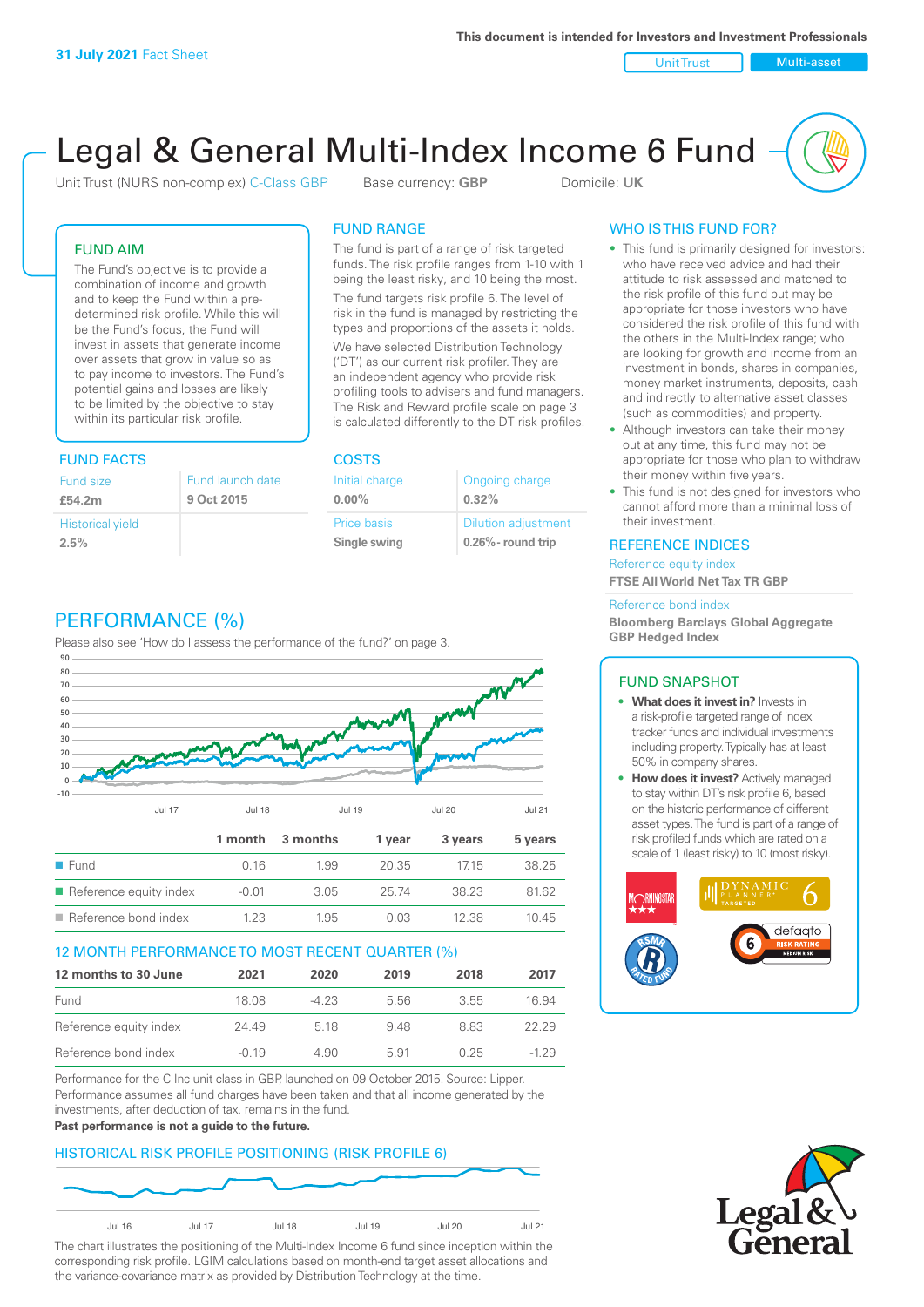### Legal & General Multi-Index Income 6 Fund

Unit Trust (NURS non-complex) C-Class GBP

### PORTFOLIO BREAKDOWN

All data source LGIM unless otherwise stated. Totals may not sum due to rounding.





### FUND MANAGERS

The fund managers have responsibility for managing the multi-index fund range. They are part of the Multi-Asset Funds (MAF) team in LGIM. This team focuses on designing and managing multi-asset funds that are tailored to match the specific objectives of various client types. The team sits within a wider Asset Allocation team which combines both depth of experience with a broad range of expertise from different fields, including fund management, investment consulting and risk management roles.

## TOP 10 HOLDINGS (%)

| L&G Quality Equity Dividends ESG Exclusions UK ETF               | 20.0 |
|------------------------------------------------------------------|------|
| L&G Quality Equity Dividends ESG Exclusions Europe ex UK ETF     | 8.0  |
| L&G US Index Trust                                               | 7.5  |
| L&G Quality Equity Dividends ESG Exclusions Emerging Markets ETF | 7.5  |
| L&G Quality Equity Dividends ESG Exclusions Asia ex Japan ETF    | 7.0  |
| L&G UK Index Trust                                               | 7.0  |
| L&G Emerging Markets Government Bond (Local Currency) Index Fund | 6.5  |
| L&G Emerging Markets Government Bond (US\$) Index Fund           | 6.5  |
| L&G High Income Trust                                            | 5.0  |
| Global REITs Index Trust                                         | 4.0  |